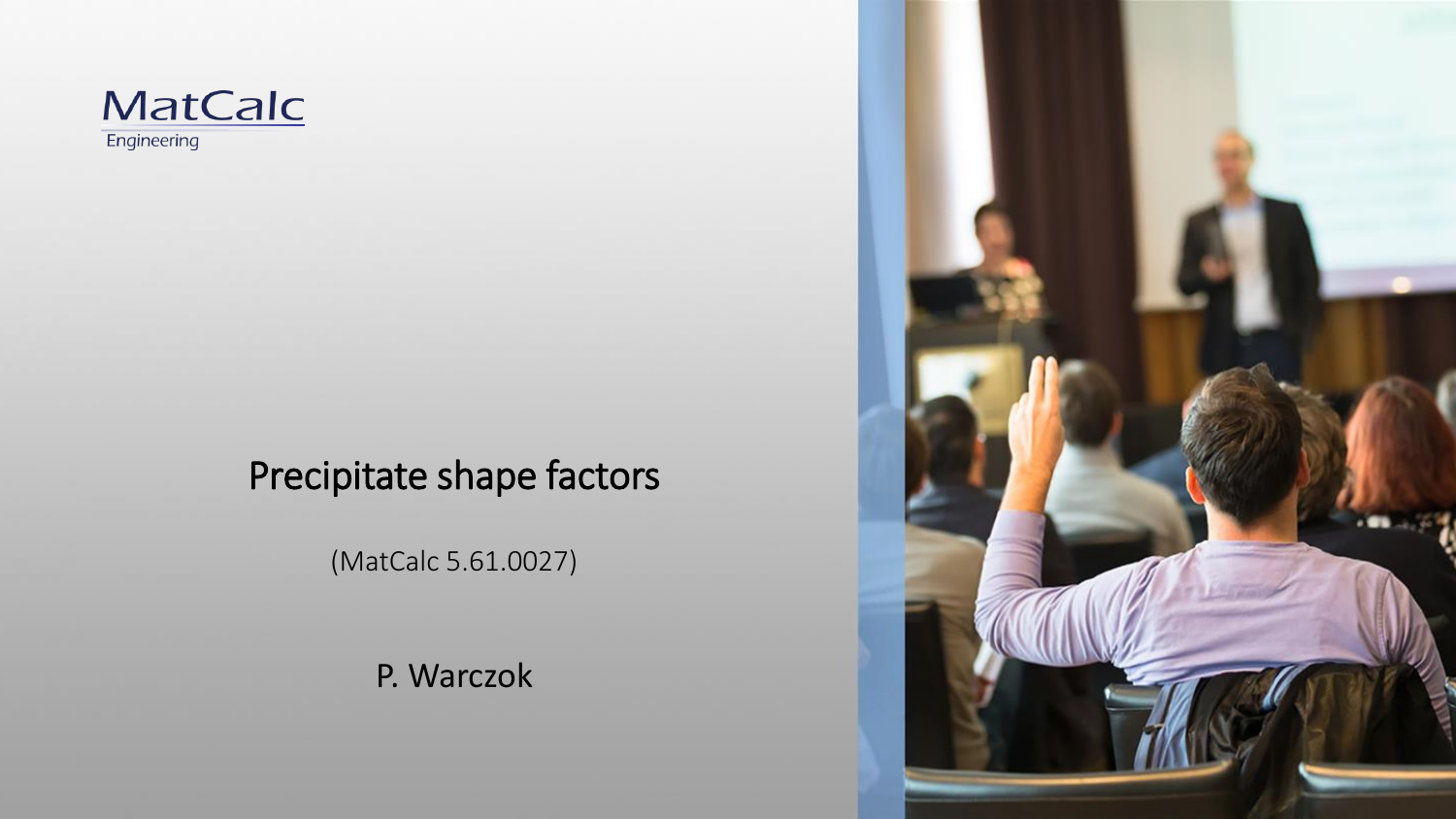

# **Outline**

- Introduction, definition
- Precipitate growth
- Precipitation strengthening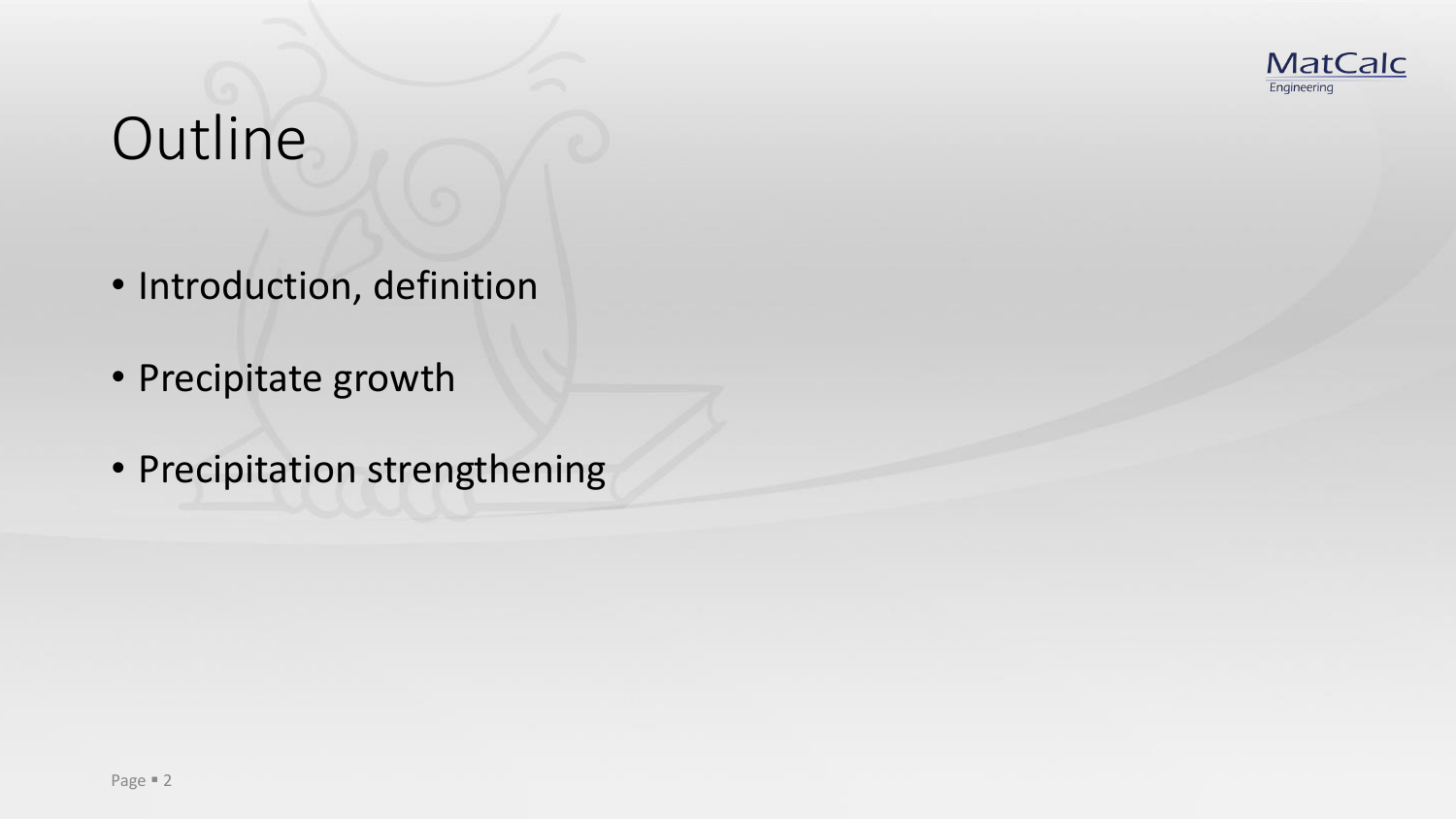#### Introduction

#### •Usual assumption: spherical precipitates

$$
G = \sum_{i} N_{0,i} \mu_{0,i} + \sum_{k} 4 \frac{1}{3} \pi \rho_{k}^{3} \left( \lambda_{k} + \sum_{i} c_{k,i} \mu_{k,i} \right) + \sum_{k} 4 \pi \gamma_{k} \rho_{k}^{2} - \text{Precipitate/matrix}
$$
  
Matrix contribution  
Precipitate contribution

 $G$  - Gibbs energy of the system

- element
- matrix 0

*i*

- $\overline{k}$  precipitate class
- $\overline{N}_{0,i}$  Number of i moles in the matrix
- $\mu_{0,i}^{}$  Chemical potential of i in the matrix
- $\rho_{_k}$  Radius of k

 $\lambda_{\rm\bf\bf\it k}$  - Mechanical contribution of k  $c_{k,i}^{\phantom{\dag}}$  - i content in k  $\mu_{\scriptscriptstyle k,i}$  - Chemical potential of I in k  $\gamma_k$  - Interfacial energy of k

**MatCalc** 

Engineering

Svoboda et. al., Mater. Sci. Eng. A., 385 (2004) 166-174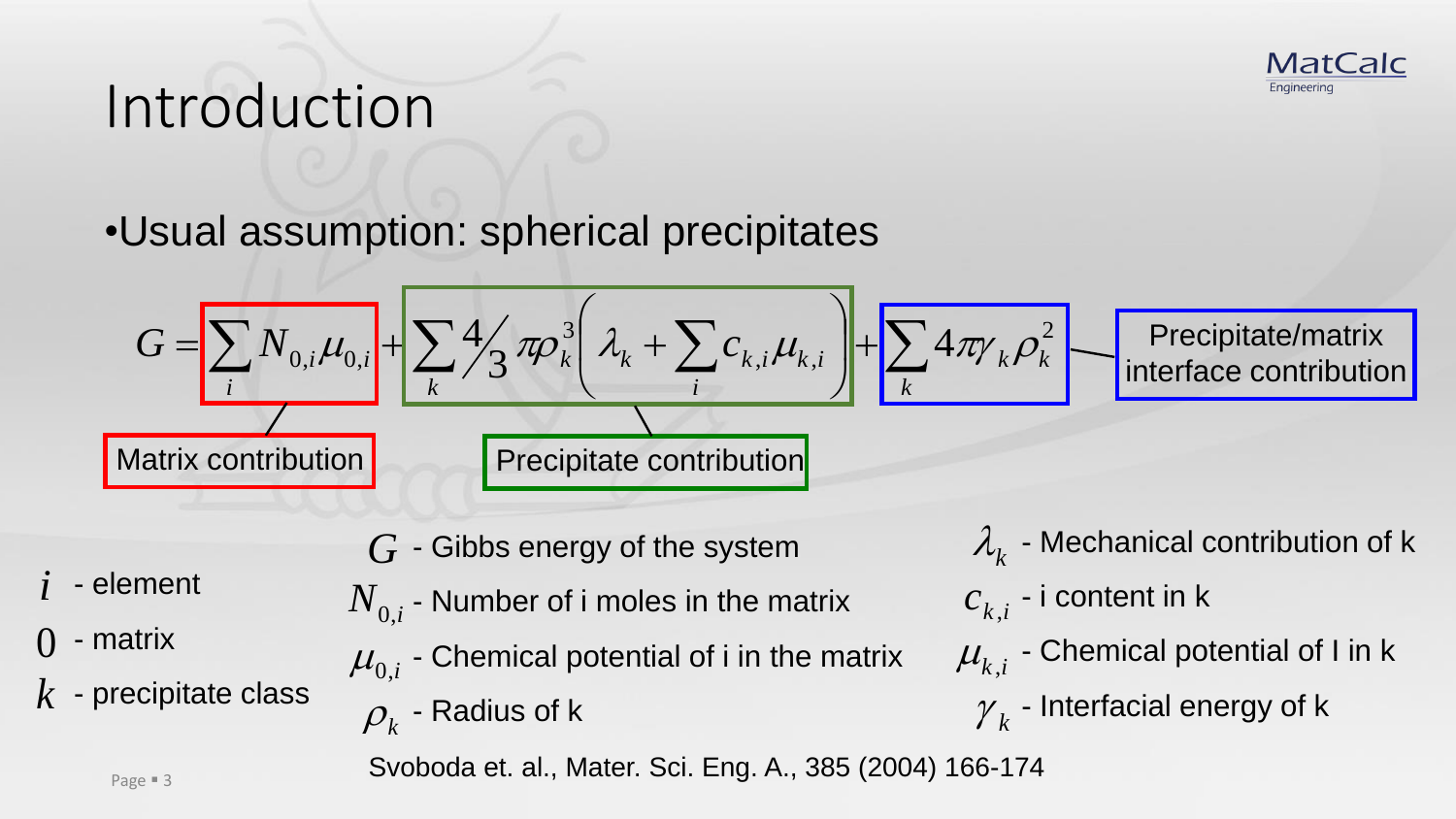

# Definition



Fig. 1. Illustration of the shape parameter  $h = H/D$ .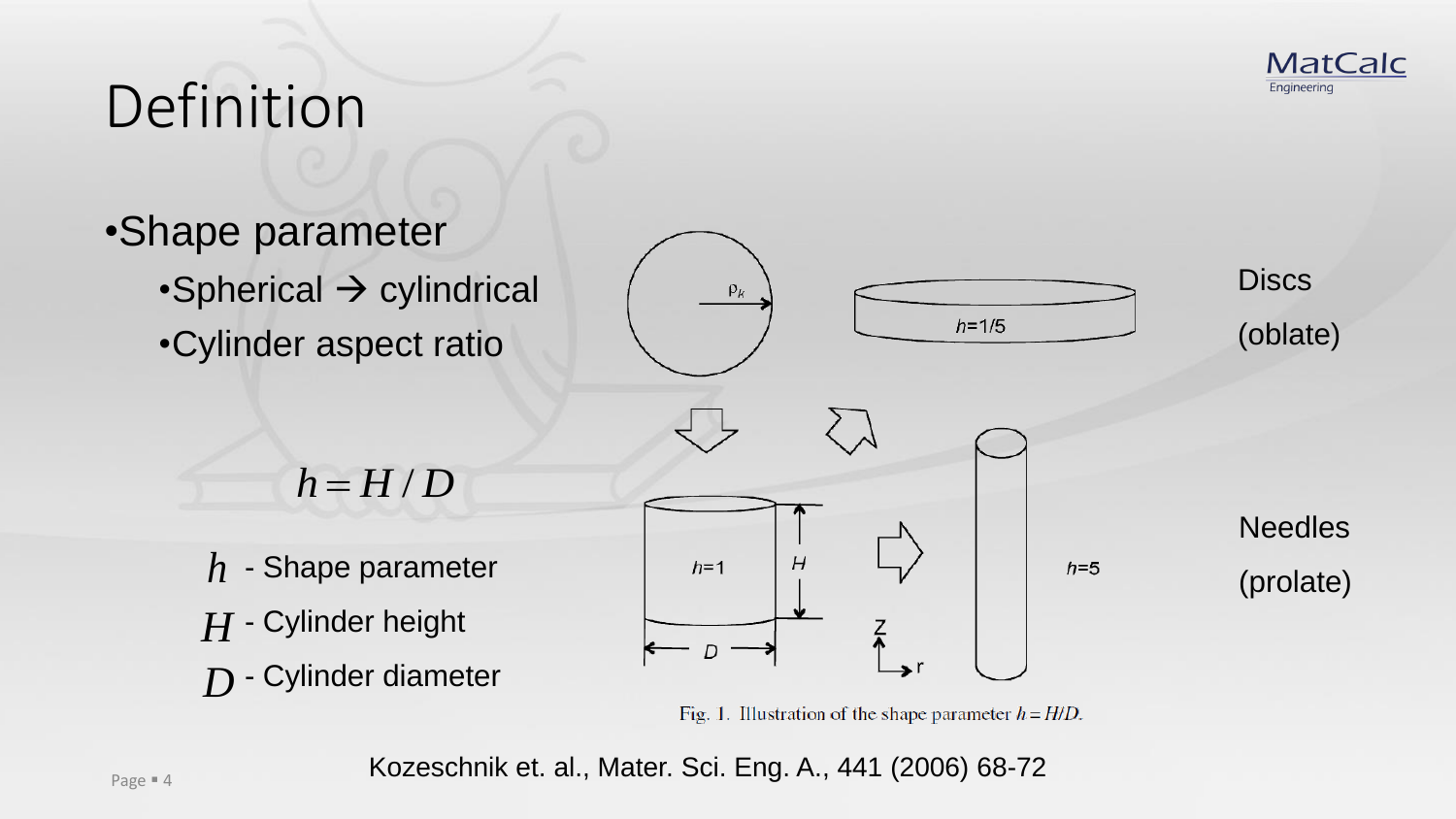

# Definition

| ₩                                | 2.<br>Phase status     |                                            |             |                                                             |           |                                                  |            |  |  |
|----------------------------------|------------------------|--------------------------------------------|-------------|-------------------------------------------------------------|-----------|--------------------------------------------------|------------|--|--|
| Phases                           | General                | Constraints                                | Precipitate | Nucleation                                                  | Structure | Special                                          |            |  |  |
| BCC_A2                           | Precipitate setup      |                                            |             |                                                             |           |                                                  |            |  |  |
| <b>BCC_A2#01</b><br>BCC_A2#01_P0 |                        | $\blacktriangleright$ Phase is precipitate |             |                                                             |           |                                                  |            |  |  |
|                                  | Parent phase:          |                                            | BCC_A2#01   |                                                             |           |                                                  |            |  |  |
|                                  |                        | Kinetic alias name                         |             | BCC_A2#01_P0                                                |           |                                                  |            |  |  |
|                                  |                        | # size classes:<br>25                      |             |                                                             |           |                                                  | Initialize |  |  |
|                                  |                        |                                            |             | Edit precipitate distribution                               |           |                                                  |            |  |  |
|                                  | Precipitate properties |                                            |             |                                                             |           |                                                  |            |  |  |
|                                  |                        | Shape factor H/D (0.1 is plate) √ use      |             | 0,01                                                        |           |                                                  |            |  |  |
|                                  |                        | Interfacial energy [J/m2]                  |             |                                                             |           | auto planar sharp interface from planar sharp ie |            |  |  |
|                                  |                        |                                            |             | $\sqrt{\ }$ interfacial energy size correction              |           |                                                  |            |  |  |
|                                  |                        |                                            |             | diffuse interface correction                                |           |                                                  |            |  |  |
|                                  |                        |                                            |             | regular solution T_crit / K                                 |           | 0.0                                              |            |  |  |
|                                  |                        | Interface mobility [m4/Js]                 |             |                                                             | 1e100     |                                                  |            |  |  |
|                                  |                        |                                            |             | Driving force model for growth size class based - SFFK<br>▼ |           |                                                  |            |  |  |
| Create<br>Remove                 |                        |                                            |             |                                                             |           |                                                  |            |  |  |
| Help                             |                        |                                            |             |                                                             |           | Cancel                                           | <b>OK</b>  |  |  |
|                                  |                        |                                            |             |                                                             |           |                                                  |            |  |  |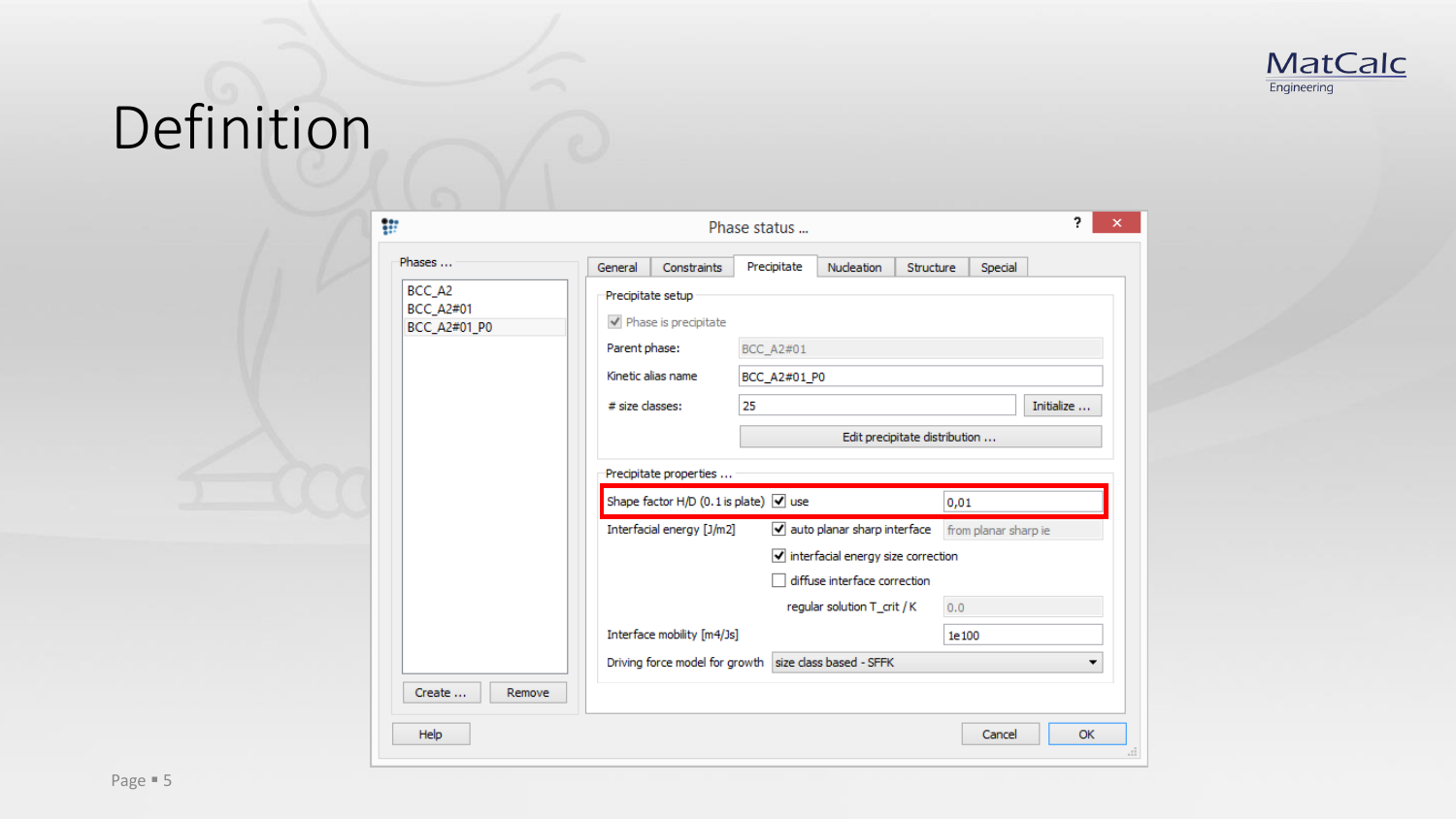

## **Effects**

 $\cdot$ Shape modification  $\rightarrow$  interface area changed

$$
G = \sum_{i} N_{0,i} \mu_{0,i} + \sum_{k} \frac{4}{3} \pi \rho_k^3 \left( \lambda_k + \sum_{i} c_{k,i} \mu_{k,i} \right) + \sum_{k} 4 \pi \gamma_k \rho_k^2 S_k
$$

 $S_k = 0.7631h^{1/3} + 0.3816h^{-2/3}$ 

For  $h = 1 \rightarrow S_k = 1.1447$  !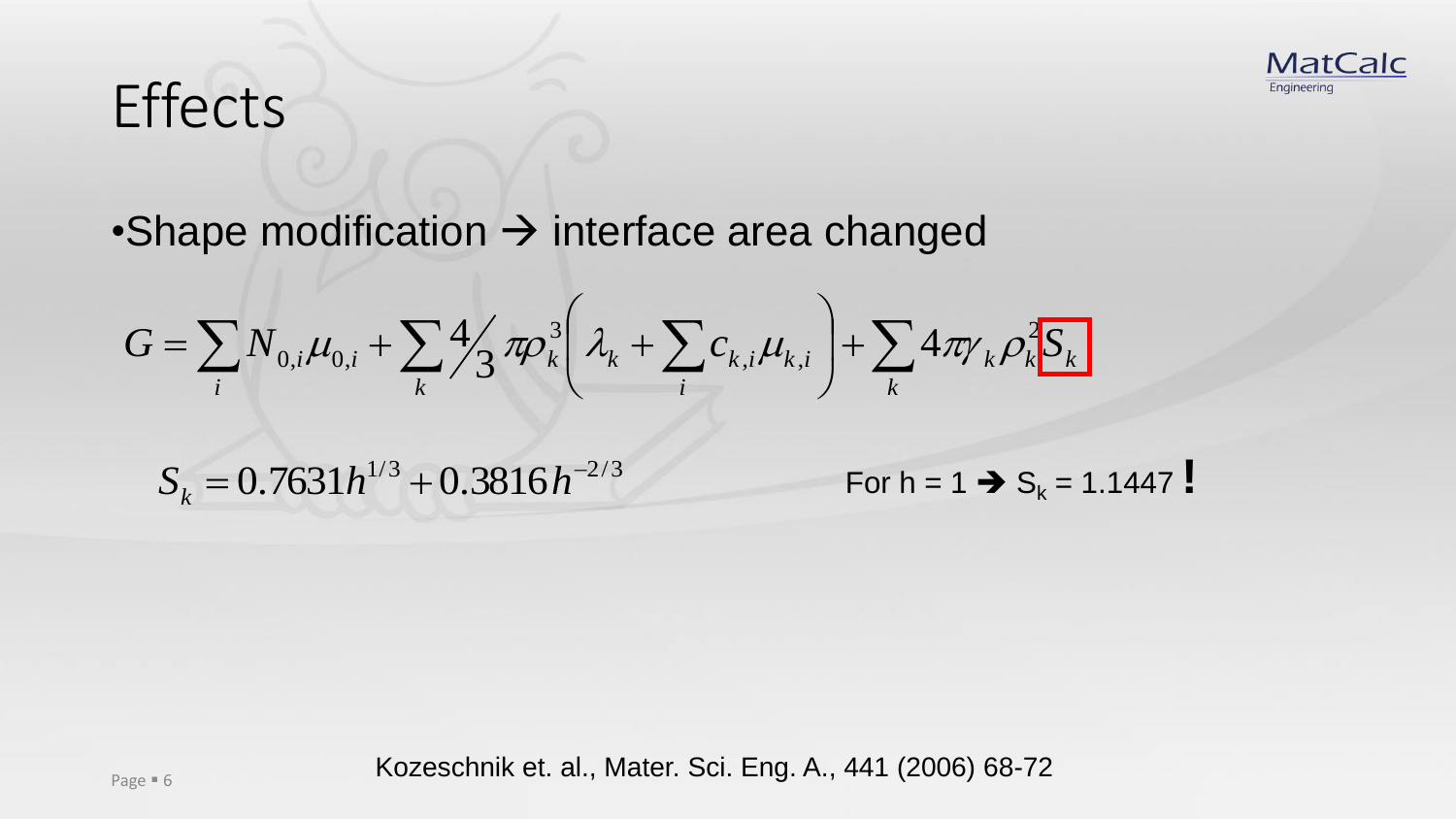# **Effects**





Interface migration

 $K_k = 0.2912 h^{2/3} + 0.5824 h^{-1/3}$ 

 $=\sum$ *k k*  $k, i \nightharpoonup k, i$  $\frac{k^{c}k, i}{k^{c}}I$  $c_{\vec{k}}$ <sub>*i</sub>* $\overline{D}$ </sub>  $R T \rho _k^5 \dot c$ *Q*  $i\mathbf{Z}_k$ 2 , 5  $2-\frac{2}{k}$  45  $4\pi \!RT \rho^5_k \dot c$ 

**Precipitate** diffusion

 $I_k = 0.4239 h^{4/3} + 0.6453 h^{-2/3}$ 

$$
Q_{3} = \sum_{k} \sum_{i} \frac{4\pi RT \rho_{k}^{3} (\dot{\rho}_{k} (c_{k,i} - c_{0,i}) + \rho_{k} \dot{c}_{k,i} / 3)^{2}}{c_{0,i} D_{0,i}} O_{k}
$$

**Matrix** liffusion

$$
O_k = 1.0692 h^{2/3}
$$

**MatCalc** 

Engineering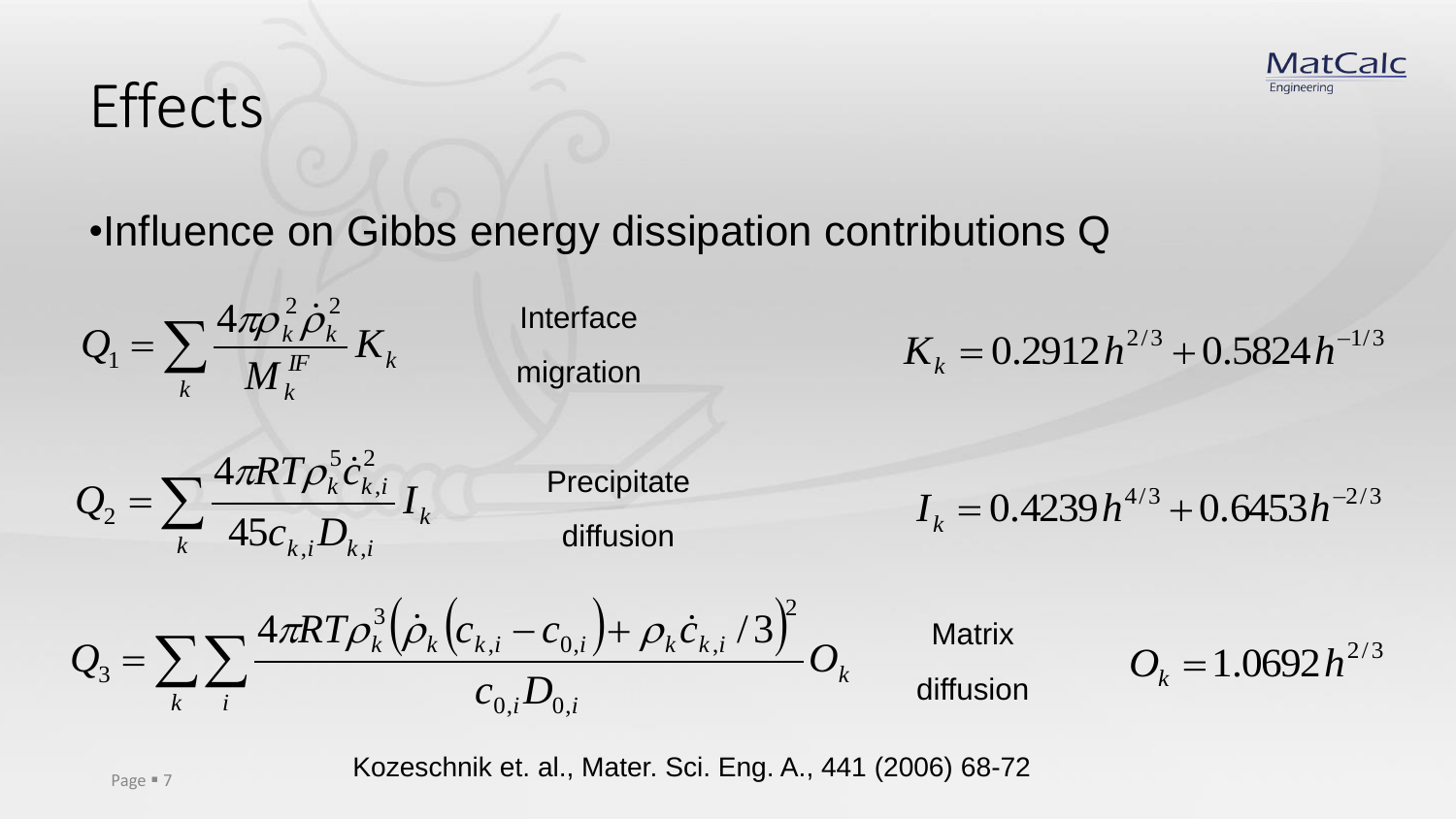

•Evolution equations affected

 $\partial_i$  *q*<sup>*i*</sup> *Q q G*  $\partial \dot q$  $\partial$  $=$   $\partial$  $\partial$ 2 1

 $\sum_{i} N_{0,i} \mu_{0,i} + \sum_{k} 4 \frac{1}{3} \pi \rho_k^3 \left( \lambda_k + \sum_{i} c_{k,i} \mu_{k,i} \right) + \sum_{k}$  $\mathsf{I}$  $\setminus$  $\bigg($  $=\sum N_{0,i}\mu_{0,i}+\sum \frac{4}{3}\pi \rho_{k}^{3}|\lambda_{k}+$ *k*  $_{k}$  $\boldsymbol{\nu}_{k}$  $\boldsymbol{\nu}_{k}$ *k i*  $k \mid \mathcal{L}_k \mid \sum_{k,i} c_{k,i} \mu_{k,i}$ *i*  $G = \sum N_{0,i} \mu_{0,i} + \sum \frac{4}{3} \pi \rho_k^3 \left| \lambda_k + \sum c_{k,i} \mu_{k,i} \right| + \sum 4 \pi \gamma_k \rho_k^2 S$  $i^{\mu_k},$ 3  $\mathcal{L}_{0,i}\mu_{0,i}+\sum 4\!\!\!\!\!/\gamma\!\!\!\!\!/\; \pi\!\!\!\!\!/\rho_k^3\!\!\!\!\!/\left|\lambda_{\!_k}\!+\!\sum c_{k,i}\mu_{k,i}\right|+\sum 4\!\!\!\!\!/\left|\lambda_{\!j}\right|$ 3  $\mu_{0,i} + \sum \frac{4}{3} \pi \rho_k^3 \left[ \lambda_k + \sum c_{k,i} \mu_{k,i} \right] + \sum 4 \pi \gamma_k \rho_k$ 



 $=\sum$ *k k*  $k, i \rightarrow k, i$  $\frac{k^{c}k, i}{k^{c}}I$  $c_{\iota}$ <sub>*i</sub>D*</sub>  $R T \rho _k^5 \dot c$ *Q*  $i^{\boldsymbol{L}}k,$ 2 , 5  $2-\frac{2}{k}$  45

 $(\rho_k|c_{k,i}-c_{0,i})+\rho_k\dot{c}_{k,i}/3$  $\sum\sum$  $-c_{0i}$  )+  $=$ *k i k*  $i \boldsymbol{\nu}_{0,i}$  $\frac{k(k + k)k}{k}$   $\frac{k(k, i)}{k}$  *O*  $c_{0}$ <sub>*i</sub>* $D$ </sub>  $RT\rho_k^3(\rho_k(c_{k,i}-c_{0,i})+\rho_kc)$ *Q*  $0, i \rightarrow 0,$ 2  $i$   $\mathbf{c}_{0,i}$   $j$   $\mathbf{p}_k \mathbf{c}_k$ 3 3  $4\pi RT\rho_k^3(\rho_k(c_{k,i}-c_{0,i})+\rho_k\dot{c}_{k,i}/3)$ 

 $Q = Q_1 + Q_2 + Q_3$ 

 $q_i \leftarrow \rho_k, c_{k,i}$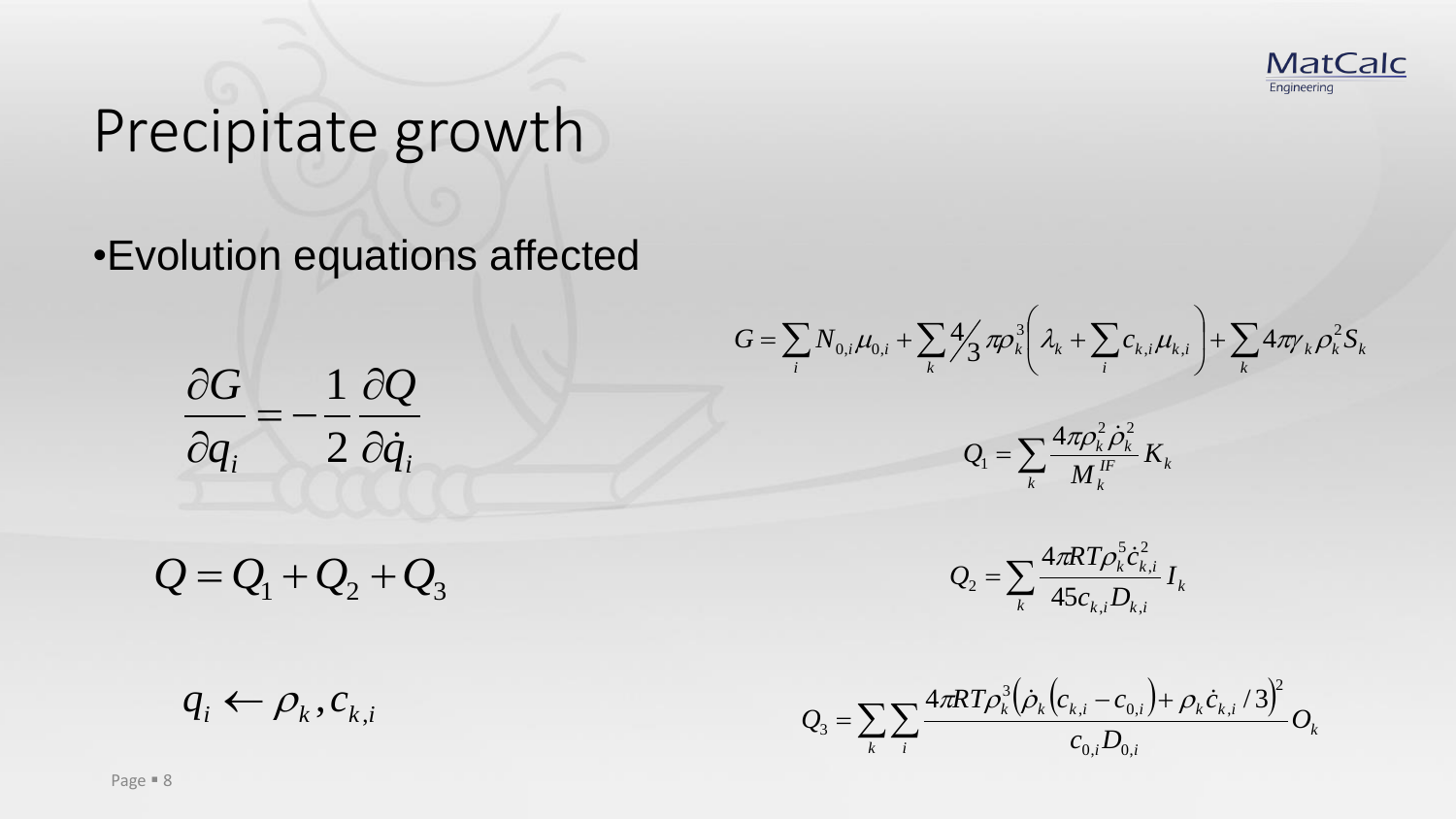



Page  $\blacksquare$  9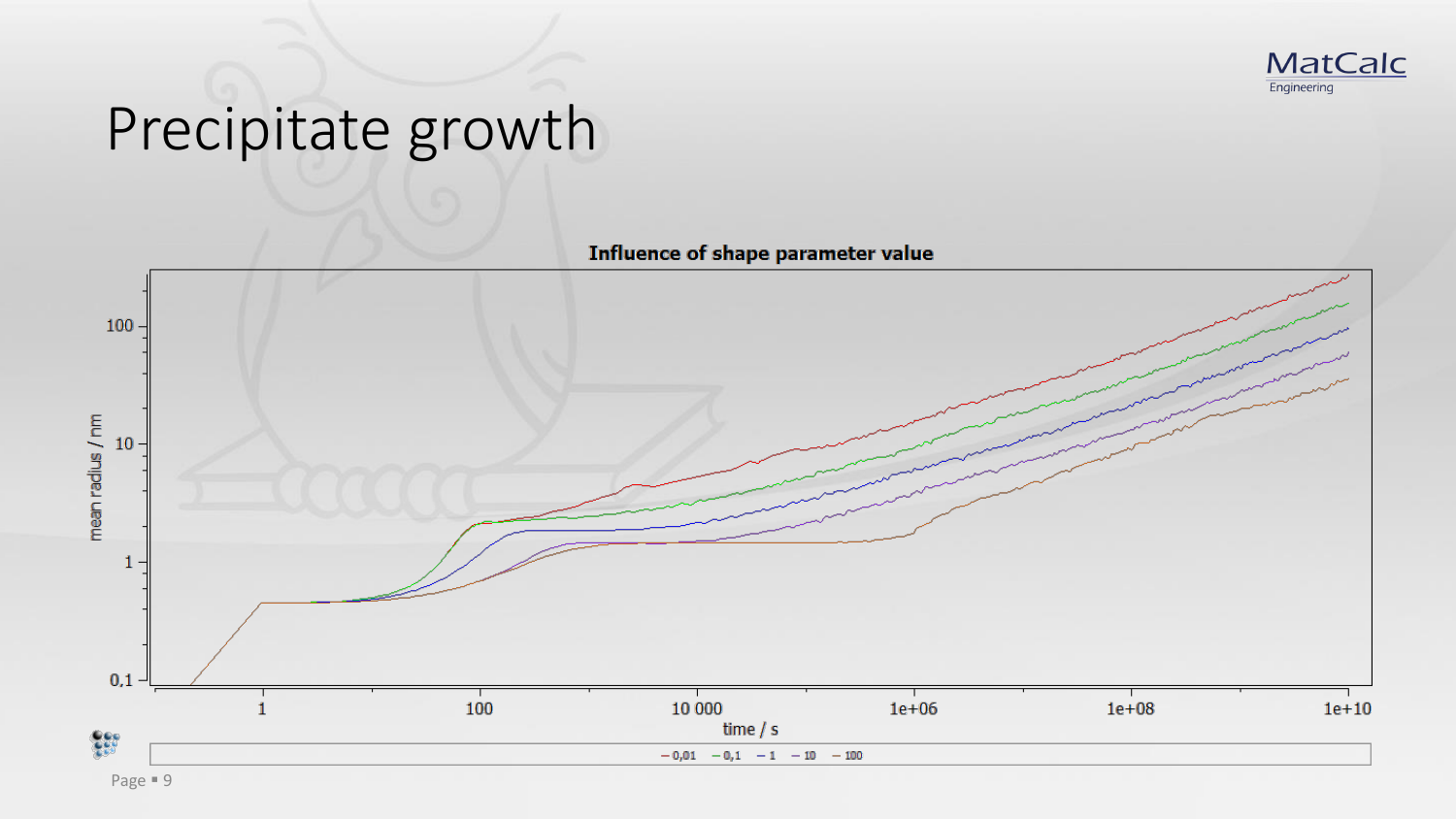

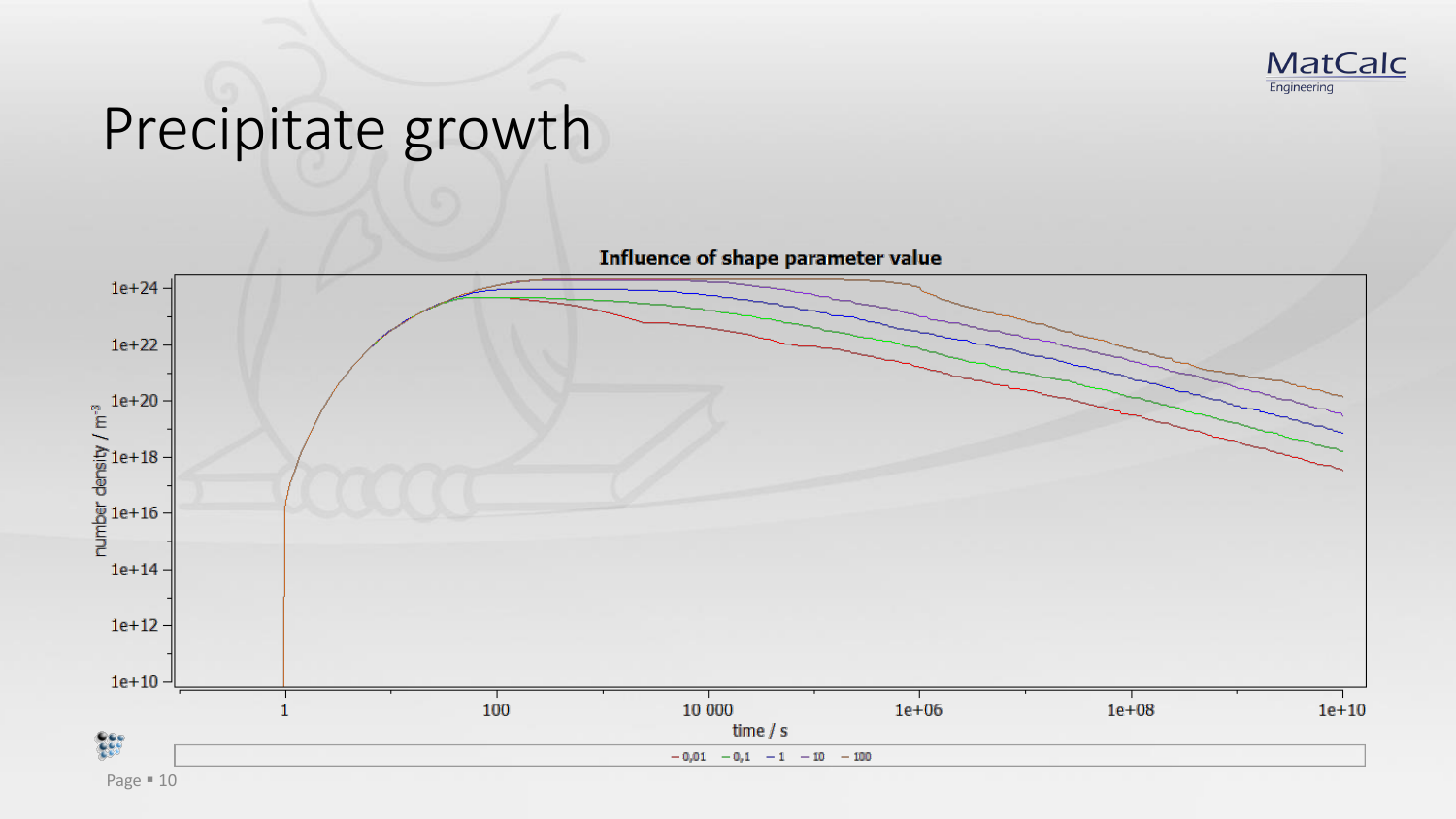

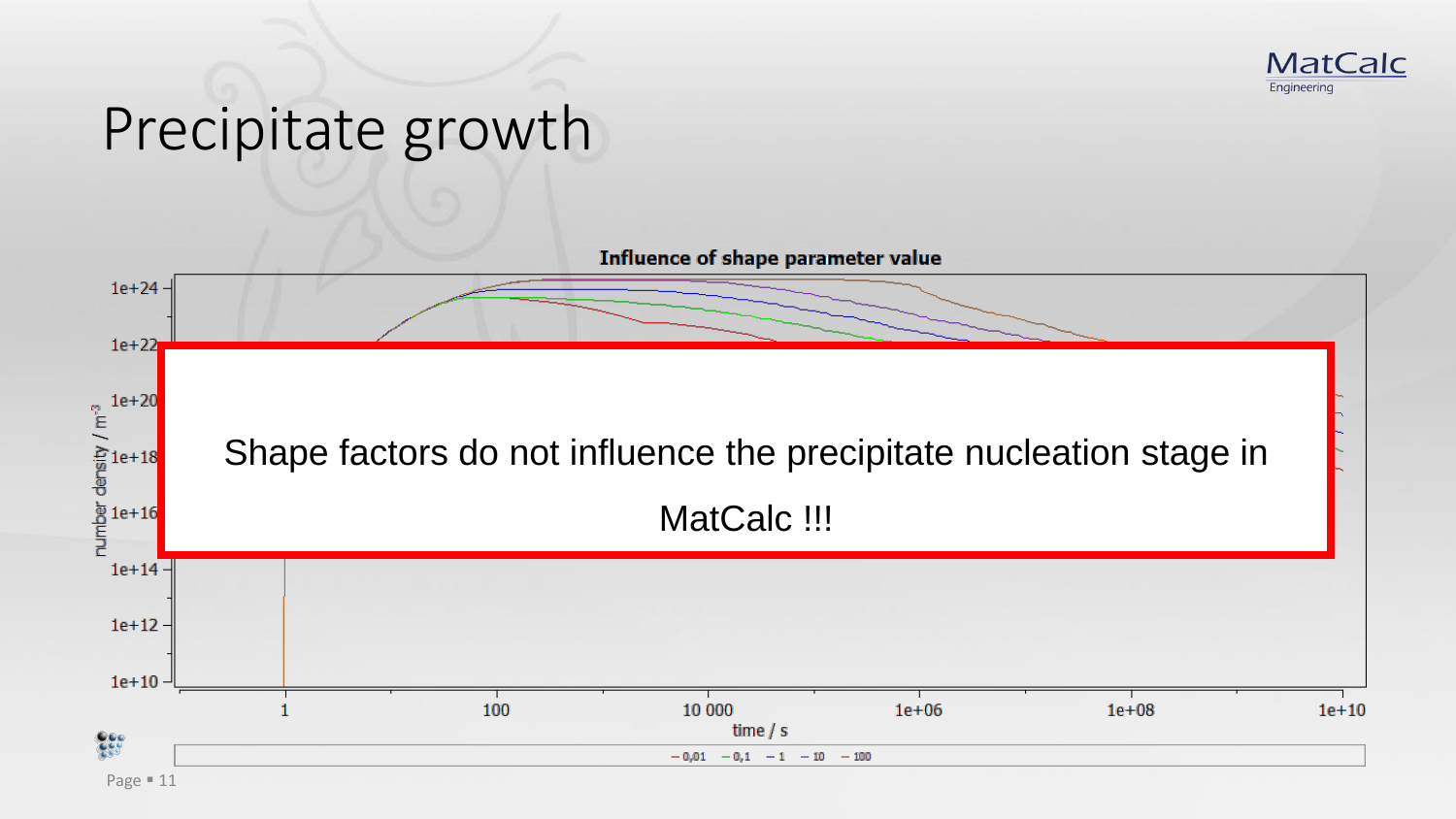

•Growth rates (Anisotropy effects neglected!)

•Minimal diffusion distances for disc growth



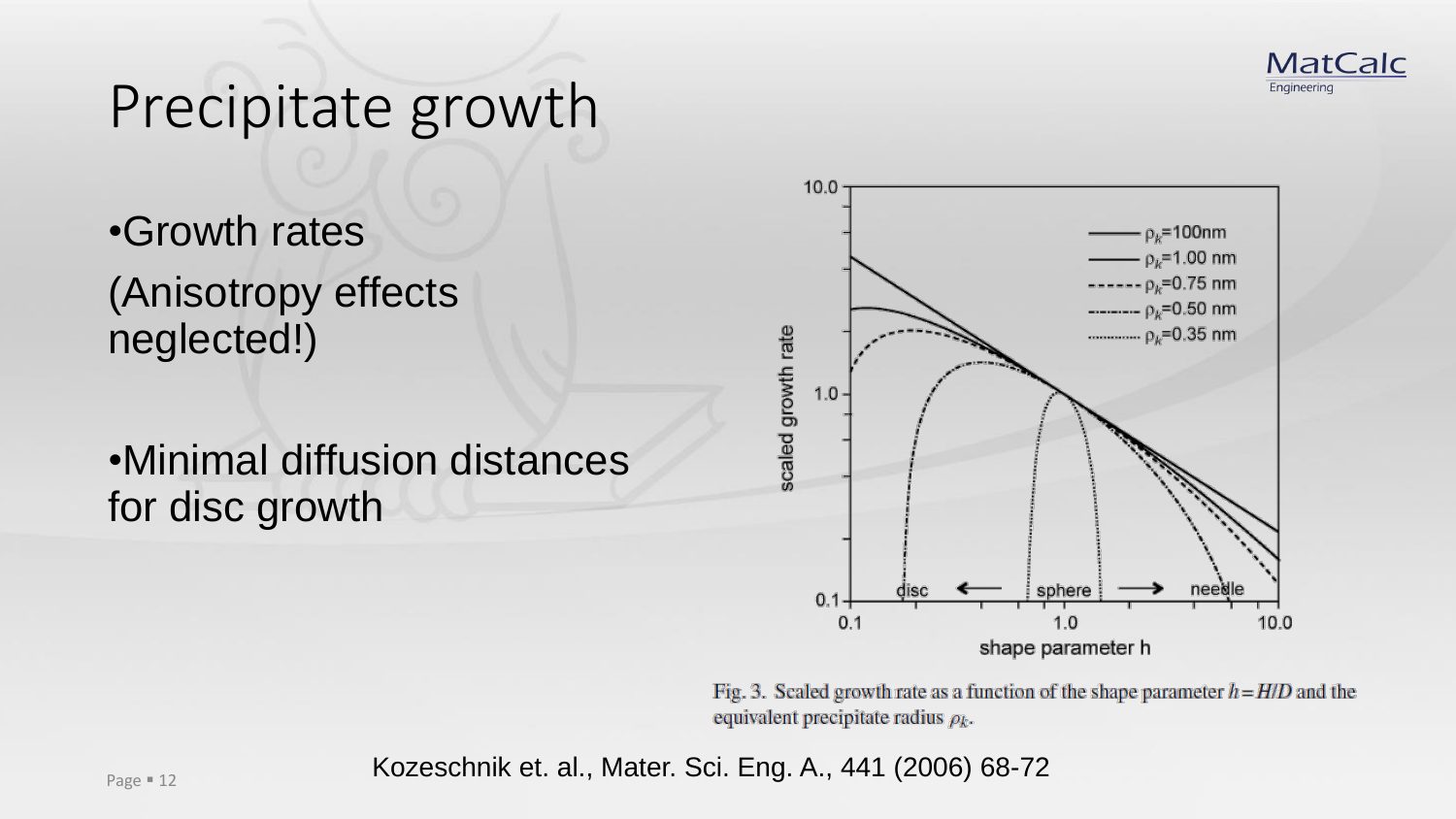

#### •Surface-surface precipitate distance

 $\tau \sim L_p^{-1} f(r)$ 

 $\tau_{Orown} \sim L_p^{-1} \ln(R_{eq})$ 

$$
\tau_{shear} \sim L_p^{-1} \left( r_{eq} \right)^m
$$

- Shear stress

- Shear stress for Orowan mechanism  $\tau$  - Shear stress<br>  $r_{cwan}$  - Shear stress<br>  $L_p$  - Distance bet<br>  $r$  - Precipitate ra<br>  $R_{eq}$  - Outer cut-off  $\tau_{\textit{Orown}}$  - Shear stre

- $\tau_{\text{shear}}$  Shear stress for shearable precipitates
	- $L_p^{\phantom{\dagger}}$  Distance between the precipitates
	- Precipitate radius *r*
- $R_{eq}$  Outer cut-off radius
- $r_{eq}$  Equivalent radius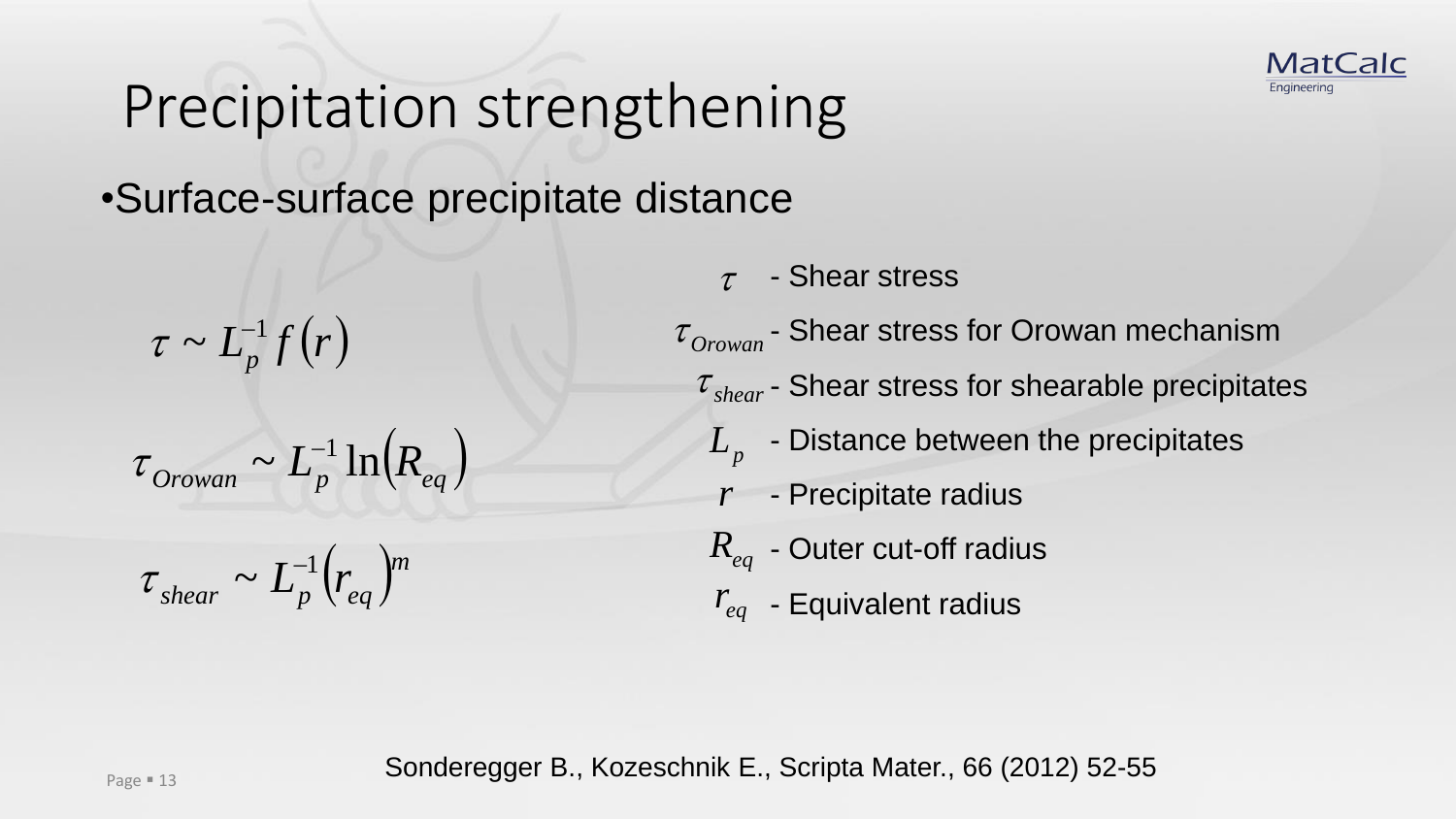

•Surface-surface precipitate distance

$$
\tau \sim L_p^{-1} f(r)
$$

$$
L_p = KL_{\mathrm sph}
$$

$$
K = h^{1/6} \left(\frac{2 + h^2}{3}\right)^{-1/4}
$$

- $\tau$  Shear stress
- $L_p$  Distance between the precipitates
- $L_p$  Distance between the precipitates<br>  $L_{sph}$  Distance between the spherical precipitates



Figure 2. Variation in particle distances and strengthening for prolate and oblate precipitates relative to spherical particles.

Sonderegger B., Kozeschnik E., Scripta Mater., 66 (2012) 52-55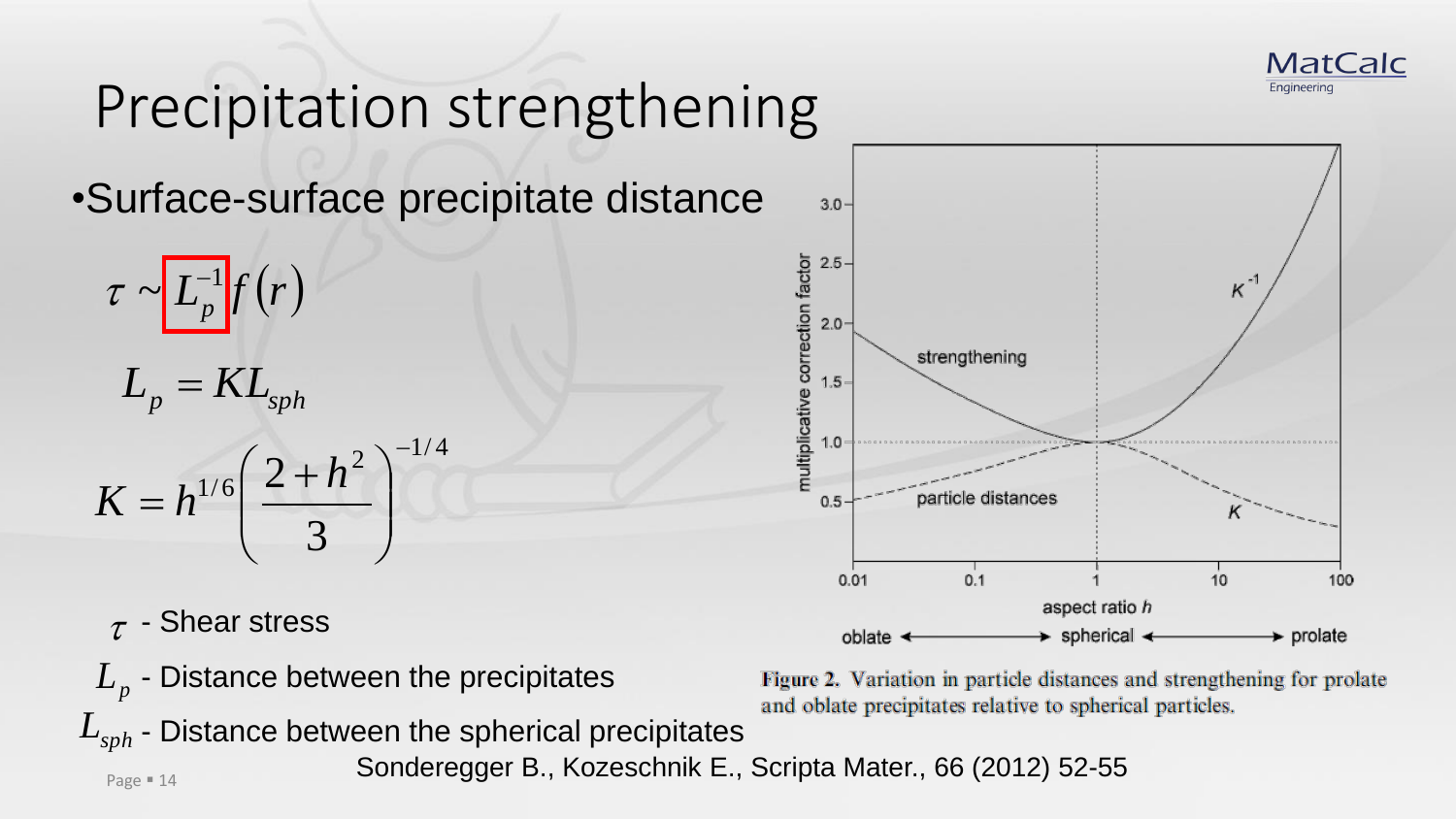•Equivalent radius - Shearable precipitate

 $\tau \sim L_n^{-1} f(r_{eq})$ 

$$
r_{eq} = P_{edge}r_{edge} + P_{screw}r_{screw}
$$

$$
\tau \sim L_p^{-1} f\left(r_{eq}\right)
$$
\n
$$
r_{eq} = P_{edge} r_{edge} + P_{screen} r_{serve}
$$
\n
$$
r_{eq,edge}
$$
\n
$$
r_{eq,edge}
$$
\n
$$
r_{eq,edge}
$$
\n
$$
r_{eq,edge}
$$
\n
$$
r_{eq,score}
$$
\n
$$
r_{eq,score}
$$
\n
$$
r_{eq,score}
$$
\n
$$
r_{eq,score}
$$
\n
$$
r_{ep,score}
$$
\n
$$
r_{ep,score}
$$
\n
$$
r_{ep,score}
$$
\n
$$
r_{ep,score}
$$
\n
$$
r_{ep,score}
$$
\n
$$
r_{ep,score}
$$
\n
$$
r_{ep,score}
$$
\n
$$
r_{ep,score}
$$
\n
$$
r_{ep,score}
$$
\n
$$
r_{ep,score}
$$
\n
$$
r_{ep,score}
$$
\n
$$
r_{ep,score}
$$
\n
$$
r_{ep,score}
$$
\n
$$
r_{ep,core}
$$
\n
$$
r_{ep,core}
$$
\n
$$
r_{ep,core}
$$
\n
$$
r_{ep,core}
$$
\n
$$
r_{ep,core}
$$
\n
$$
r_{ep,core}
$$
\n
$$
r_{ep,core}
$$
\n
$$
r_{ep,core}
$$
\n
$$
r_{ep,core}
$$
\n
$$
r_{ep,core}
$$
\n
$$
r_{ep,core}
$$
\n
$$
r_{ep,core}
$$
\n
$$
r_{ep,core}
$$
\n
$$
r_{ep,core}
$$
\n
$$
r_{ep,core}
$$
\n
$$
r_{ep,core}
$$
\n
$$
r_{ep,core}
$$
\n
$$
r_{ep,core}
$$
\n
$$
r_{ep,core}
$$
\n
$$
r_{ep,core}
$$
\n
$$
r_{ep,core}
$$
\n
$$
r_{ep,core}
$$
\n
$$
r_{ep,core}
$$
\n
$$
r_{ep,core}
$$
\n
$$
r_{ep,core}
$$
\n
$$
r_{ep,core}
$$
\n $$ 



- $r_{eq,edge}$  Equivalent radius for edge disl.
- $r_{\text{sph},edge}$  Sphere radius for edge disl.
- $r_{eq, screw}$  Equivalent radius for screw disl.
- *r*<sub>*sph,screw* Sphere radius for screw disl.</sub>
	- Fraction of edge disl. *Pedge*
		- $P_{\mathit{screen}}$  Fraction of screw disl.

Ahmadi M.R. et al., Mater. Sci. Eng. A, 590 (2014) 262-266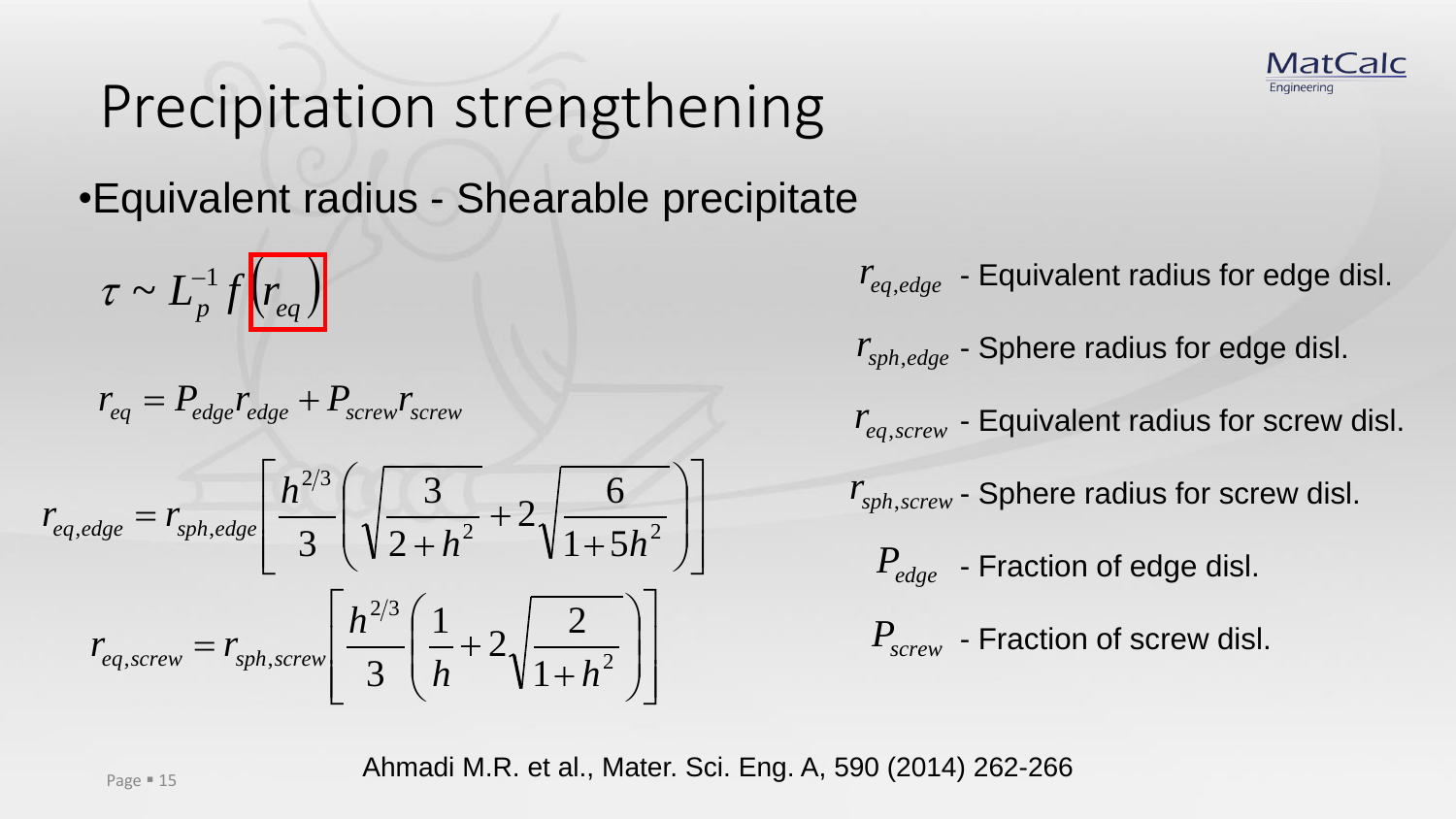

•Equivalent radius - Shearable precipitate

$$
\tau \sim L_p^{-1} f\left(r_{eq}\right)
$$

$$
r_{eq} = P_{edge}r_{edge} + P_{screw}r_{screw}
$$

$$
\tau \sim L_p^{-1} f\left(r_{eq}\right)
$$
\n
$$
r_{eq} = P_{edge} r_{edge} + P_{screen} r_{screen}
$$
\n
$$
r_{eq,edge} = r_{sph,edge} \left[\frac{h^{2/3}}{3} \left(\sqrt{\frac{3}{2+h^2}} + 2\sqrt{\frac{6}{1+5h^2}}\right)\right]
$$
\n
$$
r_{eq, screw} = r_{sph, screw} \left[\frac{h^{2/3}}{3} \left(\frac{1}{h} + 2\sqrt{\frac{2}{1+h^2}}\right)\right]
$$
\n
$$
r_{eq, screw} = r_{sph, screw} \left[\frac{h^{2/3}}{3} \left(\frac{1}{h} + 2\sqrt{\frac{2}{1+h^2}}\right)\right]
$$
\n
$$
r_{\text{ing.3. Norm}} \text{the shearing}
$$
\n
$$
\text{Ahmadi M.R. et al., Mater. Sci. Eng. A, 590 (2.11)
$$



 $\left\{ \begin{array}{c} \lambda \end{array} \right\}$   $\left\{ \begin{array}{c} \text{Fig. 3. Normalized equivalent precipitate radius for edge and screw dislocations in the shearing mechanism.} \end{array} \right.$ <br>Ahmadi M.R. et al., Mater. Sci. Eng. A, 590 (2014) 262-266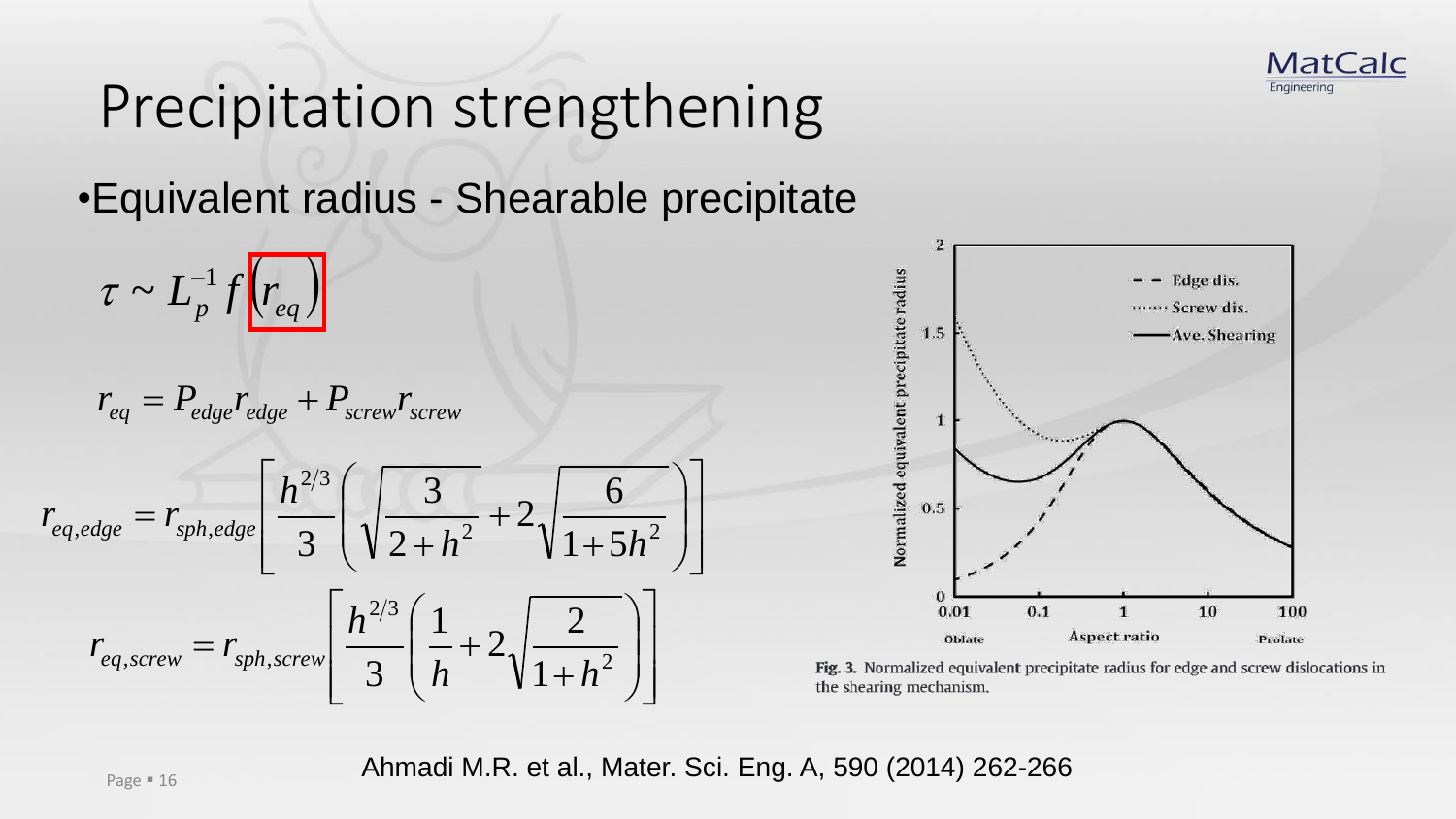•Outer cut-off radius – Orowan mechanism

 $\tau \sim L_p^{-1} f\left(R_{eq}\right)$ 

$$
R_{eq} = P_{edge} R_{edge} + P_{screw} R_{screw}
$$

$$
R_{eq} = P_{edge} R_{edge} + P_{screen} R_{screen}
$$
\n
$$
R_{eq, screw} = R_{sph,edge} \left[ \frac{2h^{2/3}}{3} \left( \sqrt{\frac{3}{2+h^2}} + \sqrt{\frac{3}{h^2} + \frac{3}{2+h^2}} \right) \right]
$$
\n
$$
R_{sph, screw} = R_{sph, screw} \left[ \frac{2h^{2/3}}{3} \left( \sqrt{\frac{3}{h} + \sqrt{\frac{3}{h^2} + \frac{3}{2+h^2}}} \right) \right]
$$
\n
$$
R_{sph, screw} = R_{sph, screw} \left[ \frac{2h^{2/3}}{3} \left( \frac{1}{h} + \sqrt{\frac{1}{h^2} + \frac{9}{2+h^2}} \right) \right]
$$
\n
$$
P_{screen} = \text{Fraction of edge disl.}
$$
\n
$$
P_{screen} = \text{Fraction of screw disl.}
$$

 $\bigcup$   $P$ ,  $-F$  $\begin{array}{ccc} & R & \hline \end{array}$  $\left| \cdot \right|$  $\parallel R$  $+h^2$  )  $\left|\frac{3}{2} + \frac{3}{2} \right|$   $\left|\frac{R_{sph, screw}}{R_{sph, screw}}\right|$  Sphere radius for screw disl. - Equivalent radius for edge disl. *Req*,*edge*  $R_{sph,edge}$  - Sphere radius for edge disl.  $R_{e_{a, screw}}$  - Equivalent radius for screw disl. - Fraction of edge disl. *Pedge*  $R_{\text{sph,edge}}$  - Sphere radiu<br>  $R_{\text{sph,edge}}$  - Sphere radiu<br>  $R_{\text{eq, screw}}$  - Equivalent ra *Pscrew*

**MatCalc** 

Engineering

Ahmadi M.R. et al., Mater. Sci. Eng. A, 590 (2014) 262-266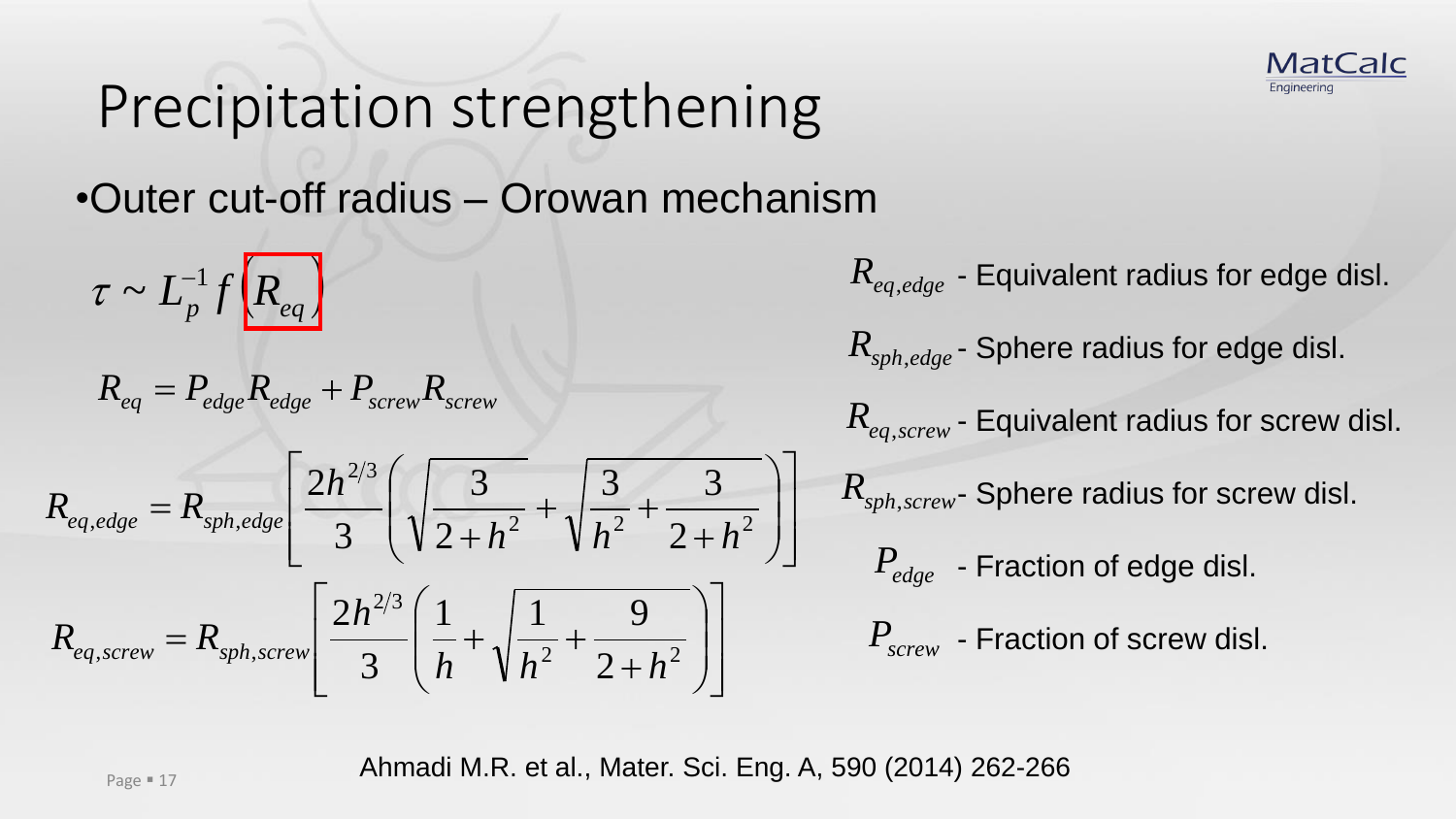

•Outer cut-off radius – Orowan mechanism

$$
\tau \sim L_p^{-1} f\left(R_{eq}\right)
$$

$$
R_{eq} = P_{edge} R_{edge} + P_{screw} R_{screw}
$$

$$
R_{eq,edge} = P_{edge} R_{edge} + P_{screen} R_{screen}
$$
\n
$$
R_{eq,edge} = R_{sph,edge} \left[ \frac{2h^{2/3}}{3} \left( \sqrt{\frac{3}{2+h^2}} + \sqrt{\frac{3}{h^2} + \frac{3}{2+h^2}} \right) \right]
$$
\n
$$
R_{eq, screw} = R_{sph, screw} \left[ \frac{2h^{2/3}}{3} \left( \frac{1}{h} + \sqrt{\frac{1}{h^2} + \frac{9}{2+h^2}} \right) \right]
$$
\n
$$
R_{eq, screw} = R_{sph, screw} \left[ \frac{2h^{2/3}}{3} \left( \frac{1}{h} + \sqrt{\frac{1}{h^2} + \frac{9}{2+h^2}} \right) \right]
$$
\n
$$
R_{\text{fig. 4. Normalized equivalent out for the non-shearing mechanism.}} = \frac{1}{2}
$$
\n
$$
R_{\text{pion 1.8}} = \frac{1}{2}
$$
\n
$$
R_{\text{pion 2.10}} = \frac{1}{2}
$$
\n
$$
R_{\text{pion 3.11}} = \frac{1}{2}
$$
\n
$$
R_{\text{pion 4.12}} = \frac{1}{2}
$$
\n
$$
R_{\text{pion 5.33}} = \frac{1}{2}
$$
\n
$$
R_{\text{pion 6.13}} = \frac{1}{2}
$$
\n
$$
R_{\text{pion 1.8}} = \frac{1}{2}
$$
\n
$$
R_{\text{pion 2.10}} = \frac{1}{2}
$$
\n
$$
R_{\text{pion 1.8}} = \frac{1}{2}
$$
\n
$$
R_{\text{pion 2.11}} = \frac{1}{2}
$$
\n
$$
R_{\text{pion 3.12}} = \frac{1}{2}
$$
\n
$$
R_{\text{pion 4.13}} = \frac{1}{2}
$$
\n
$$
R_{\text{pion 5.14}} = \frac{1}{2}
$$
\n
$$
R_{\text{pion 4.15}} = \frac{1}{2}
$$
\n
$$
R_{\text{pion 5.15}} = \frac{1}{2}
$$
\n



Fig. 4. Normalized equivalent outer cut-off radius for edge and screw dislocations